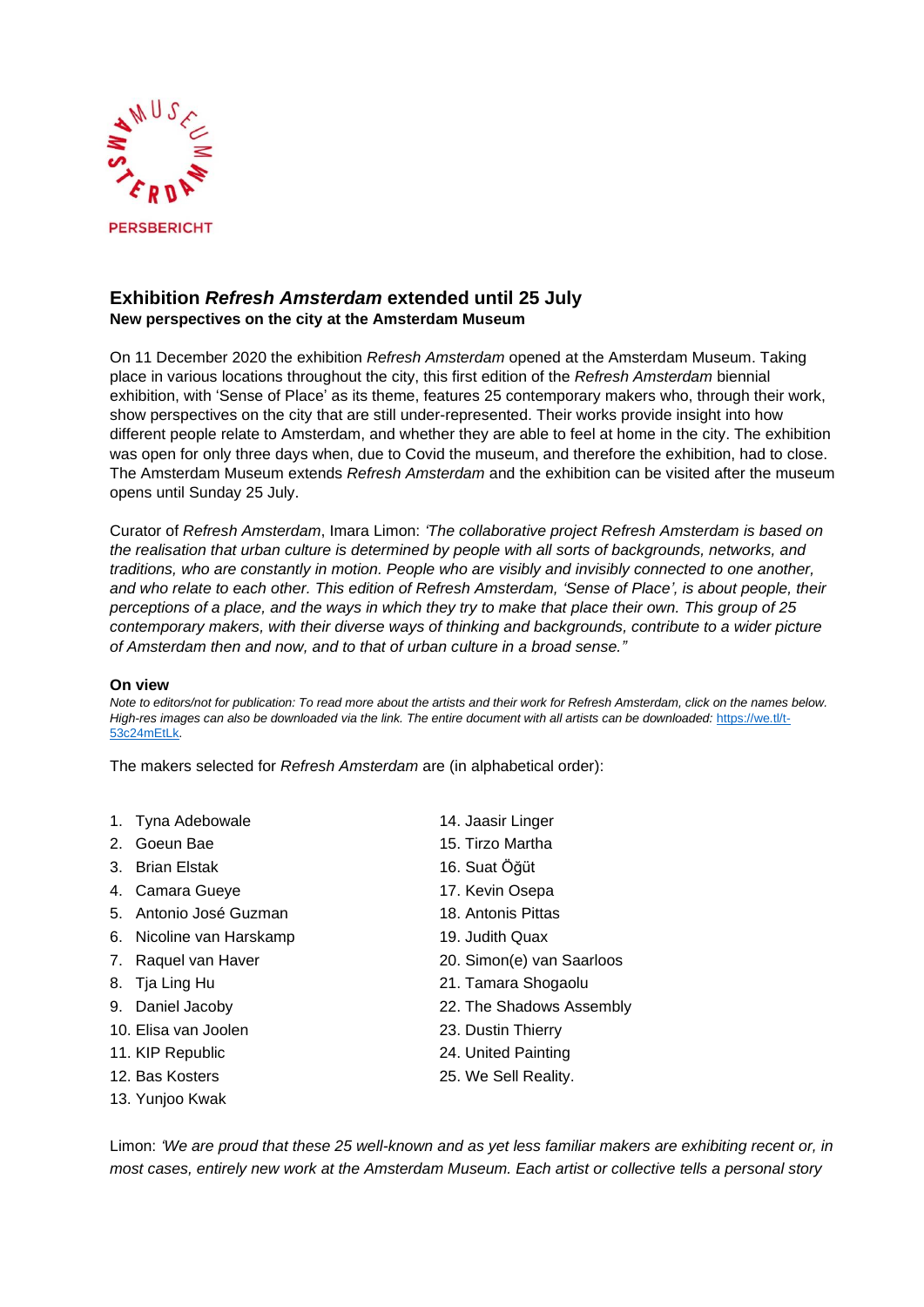*through their own discipline: audio and film, spoken word, design, dance, photography, drawing, and textile. The works are alternately intimate, poignant, abstract, and humorous. Together as a whole, the projects reflect the remarkable diversity of Amsterdam.'*

Via an open call in February 2020, makers were invited to submit a proposal for a work in the context of 'Sense of place'. More than 240 entries were received. A jury consisting of Abdelkader Benali (writer) and representatives from the partner institutions: Aukje Dekker & Arthur van Beek (founders SEXYLAND), Marian Duff (director OSCAM), Mitchell Esajas (co-founder The Black Archives), Imara Limon (curator Amsterdam Museum), Clayde Menso (director Compagnietheater), Emily Pethick (director Rijksakademie), David Smeulders & Monika Szewczyk (De Appel) and Annet Zondervan (director CBK Zuidoost), chose twenty-five of these proposals.

### **Five works to be purchased**

With its new collection policy, the Amsterdam Museum hopes to give more space to the remarkable diversity of the city as it is now, which is still under-represented in the collection, and will purchase five works. Artistic director Margriet Schavemaker: *'In our recent collection policy, we are focusing more on acquiring new perspectives on the city, metropolitan issues, personal stories, and shifts in the urban cultural field. Contemporary art and design and immaterial heritage play a major role as such. Refresh Amsterdam likewise acknowledges that. The Amsterdam Museum will purchase five of the 25 works of art featured in Refresh Amsterdam. At some point during the exhibition period, it will be announced which works these are.'*

## **Refresh Amsterdam on location**

*Refresh Amsterdam* is a biennial collaborative project on urban culture. Each edition focuses on a different metropolitan theme. For this first edition, 'Sense of place', the Amsterdam Museum is cooperating with leading institutions for art and culture throughout Amsterdam. As such, in addition to a large exhibition at the Amsterdam Museum, there will be performances and expositions by makers from *Refresh Amsterdam* in De Appel, CBK Zuidoost, Compagnietheater, OSCAM, Rijksakademie van beeldende kunsten, SEXYLAND, and The Black Archives. De Appel will organise neighbourhood workshops, performances, and more, an exhibition will be held at CBK Zuidoost in March 2021, a performative work will be staged in the Compagnietheater, and Speak Sessions (public conversations about youth culture and lifestyle) will take place at OSCAM.

### **Online platform**

A special website is launched for *Refresh Amsterdam* in order to offer a platform for the 25 makers, as well as the exhibition partners, enabling a deeper look into the themes addressed in their work. On [www.refresh.amsterdam](http://www.refresh.amsterdam/) the entirety of the programming, including image and audio material, can be found, while space is also provided for all the research and works, plus newly published essays. Abdelkader Benali, for instance, wrote an essay about the changing meaning of urban culture and the role of makers in that. In addition, the online platform will stream a round table discussion with directors of a number of cultural institutions about the shared responsibility between Amsterdam makers. Limon: *'By setting up programming not only at the Amsterdam Museum but also at various other institutions and via an online platform, we create interaction between different places in the city, online and offline offerings, and various disciplines.'*

*The 'Sense of place' edition of Refresh Amsterdam will be on view from 11 December 2020 until 28 March 2021 at the Amsterdam Museum (Kalverstraat 92), via [www.refresh.amsetrdam,](http://www.refresh.amsetrdam/) and at various*